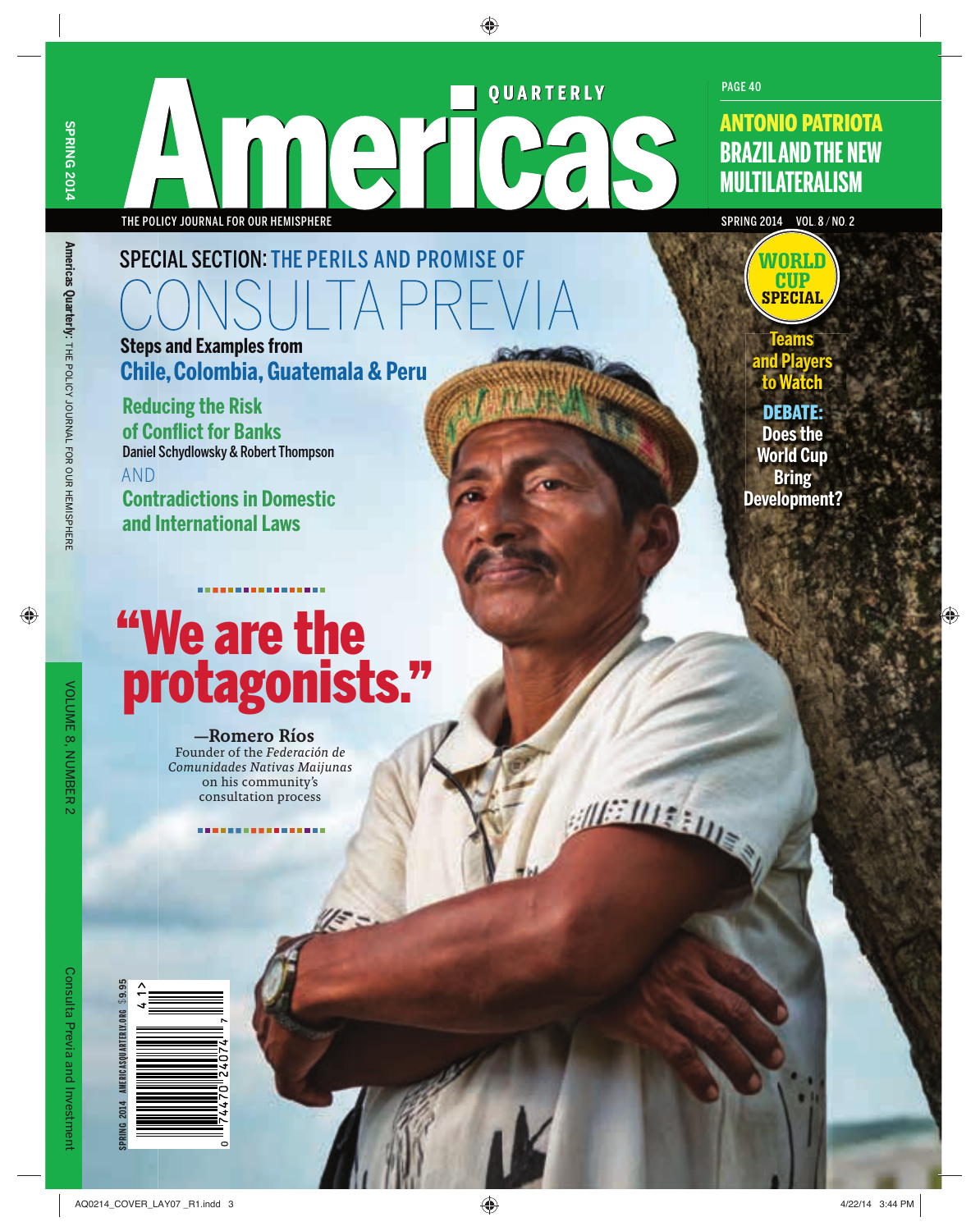**AMERICAS QUARTERLY**

## **The Perils and Promise of Consulta Previa**

**Indigenous communities in the Americas are guaranteed the right to be consulted in advance about activities that affect their lands or way of life. But the record of many governments in implementing this right is mixed generating, in different cases, confl ict, consensus, and lessons for the future. Our special feature section starts on page 51.**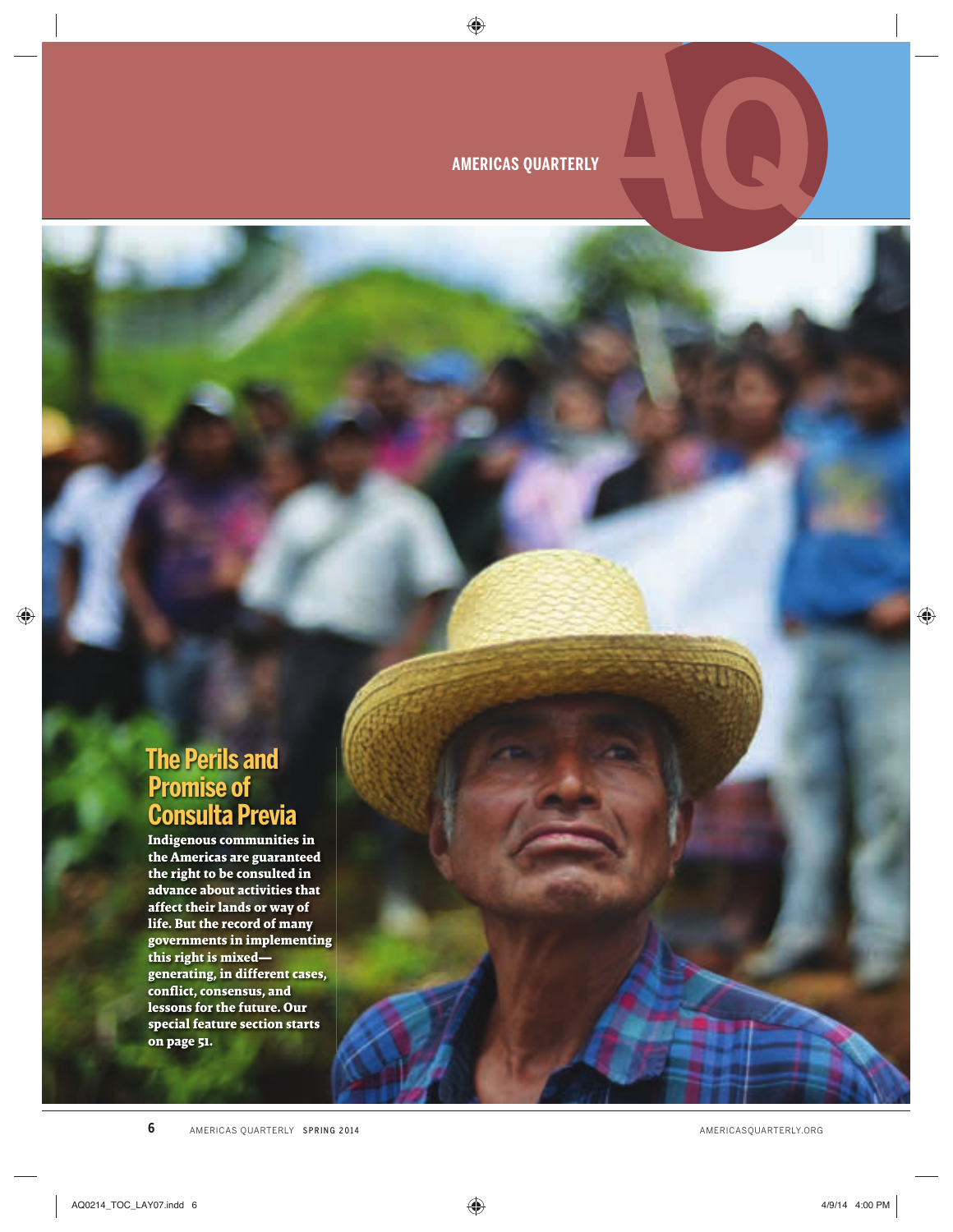## **TABLE OF CONTENTS SPRING 2014 VOLUME 8, NUMBER 2**

Peasants and natives of San Juan Sacatepéquez, 12 miles (20 km) west of Guatemala City, protest against the inauguration of a cement factory in the area.

## **Feature Section: Consulta Previa**

## 52 **Case Studies**

Peru, Chile, Guatemala, and Colombia demonstrate the differing approaches taken to *consulta previa.*  An AQ team traveled to each country to find out more.

#### 68 **CHARTICLE 1 Social Conflict & ILO 169** REBECCA BINTRIM

Across the Andes, resource-related conflict has increased over the past 10 years.

## 82 **It's Our Business, Too**

DANIEL M. SCHYDLOWSKY AND ROBERT C. THOMPSON

In Peru, banks are key players in mitigating—even preventing—flareups over resource extraction that could threaten the banking sector.

### 88 **Contradiction in International Law** ANGELA BUNCH

International law and practice offer contradictory answers for what happens when communities say "no."

## 89 **Two Views of Consulta Previa**

**in Guatemala** Representatives of Indigenous peoples and the private sector discuss their confl icting views and experiences with *consulta previa*. Deadlock?

## 98 **CHARTICLE 2 Oh! The Places You'll Go**

Want to complete a *consulta previa*? Follow the arrows.

### 104 **A Corporate Compliance Toolkit** PALOMA MUÑOZ QUICK

Companies have a number of tools available to help them comply with UN and other international human rights standards.

#### 106 **Contested Lands, Contested Laws** CARLOS ANDRÉS BAQUERO DÍAZ

The process of translating international conventions on *consulta previa* into laws has not been smooth.

## 111 **Getting to the Table**

HAN ORDONEZ/AFP/GETTY JOHAN ORDONEZ/AFP/GETTY

DIANA ARBELÁEZ-RUIZ AND DANIEL M. FRANKS No mining project in Latin America can succeed today without full community consultation. Here's how it can work well.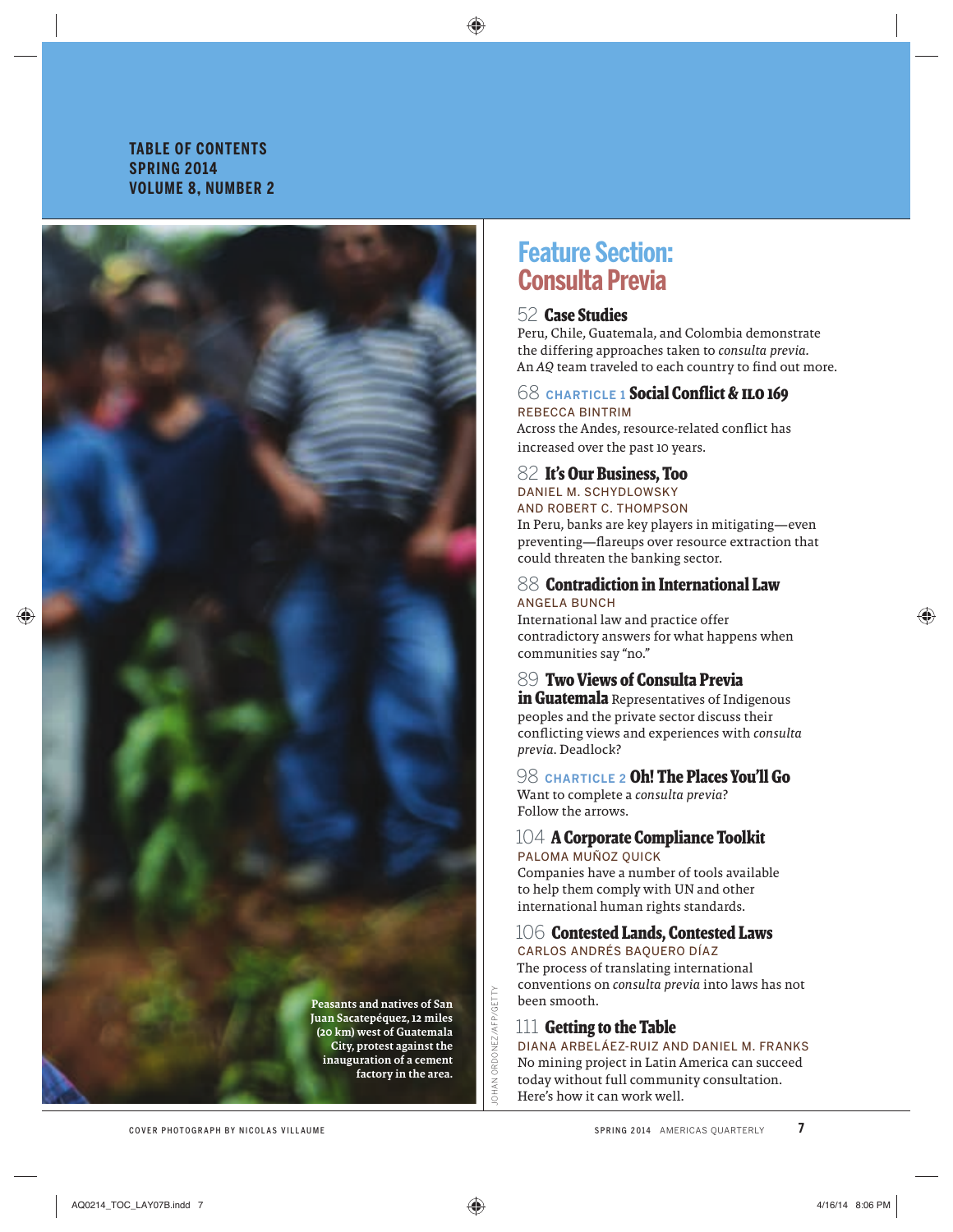## **TABLE OF CONTENTS SPRING 2014 VOLUME 8, NUMBER 2**





## **AQUERTONI**

26**Speaking a Common Language with Latin America** JOSE W. FERNANDEZ Improving relations with the U.S. means deepening alreadystrong economic ties. 40**International Cooperation or Gridlock?** ANTONIO DE AGUIAR PATRIOTA The end of the unipolar world has created greater

opportunities for collaboration—but only if established powers recognize the new mechanisms of global governance.

## 46**Elections in Colombia**

FRANCISCO MIRANDA HAMBURGER When peace is the stump speech.

## **Departments**

### 3 **From the Editor**

9 **Panorama** Who to watch in the World Cup, Barbados' Crop Over festival, 10 Things To Do in Manaus, Baltimore's pop-up farmers market, and more.

15 **Innovators Francisca Valenzuela** finds multimedia stardom in Chile. **Drew Chafetz** builds soccer pitches for kids around the Americas. **Marco Perlman** digitizes ecofriendly wedding albums for Brazilians. **Mardoqueo Cancax** links Indigenous Guatemalans to the Web.

22 **Hard Talk** Do megasports events contribute to economic development? **Robert A. Boland**  and **Victor A. Matheson** debate.

#### 33 **Dispatches from the Field: Return Migration**

**Michael McDonald** Guatemalans returning home from the U.S. face unemployment, a maze of red tape—and social stigma.

114 **Ask the Experts** What have been the benefits of countries adopting *consulta previa*? **Sonia Meza-Cuadra**, **Katya Salazar**, **César Rodríguez Garavito**, and **Roberto Junguito Pombo** respond.

117 **Policy Updates Robert Muse** on visiting Cuba. **Natalie Schachar** on Argentina's currency devaluation.

120 **Policy Advocacy: U.S. Immigration Reform Charles Kamasaki** on how NGO-provided services will be crucial to integrating new immigrants. It's not too early to plan how to pay for them.

122 **Tongue in Cheek** The best of the region's political cartoons.

124 **Fresh Look Reviews Ted Piccone** on Cuba behind the scenes. **Jim Swigert** on narco money in election campaigns. **Ariel Fiszbein** reviews an analysis of community-managed schools in Honduras and Guatemala.

132 **Just the Numbers:** Amusement park attendance around the region.

**Check out** *AQ***'s app for Apple and Android.**

> **Follow** *AQ* **on Twitter: @AmerQuarterly**



**Like** *AQ* **on Facebook: facebook.com/americasquarterly**



**Browse** *AQ* **on YouTube: youtube.com/americasquarterly**

#### in our next issue**:** Higher Education and Competitiveness (PLUS: THE 2014 SOCIAL INCLUSION INDEX)

**With few Latin American universities on the list of top 50 global academic institutions, can the region's higher education system produce the engineers and scientists needed to remain globally competitive?**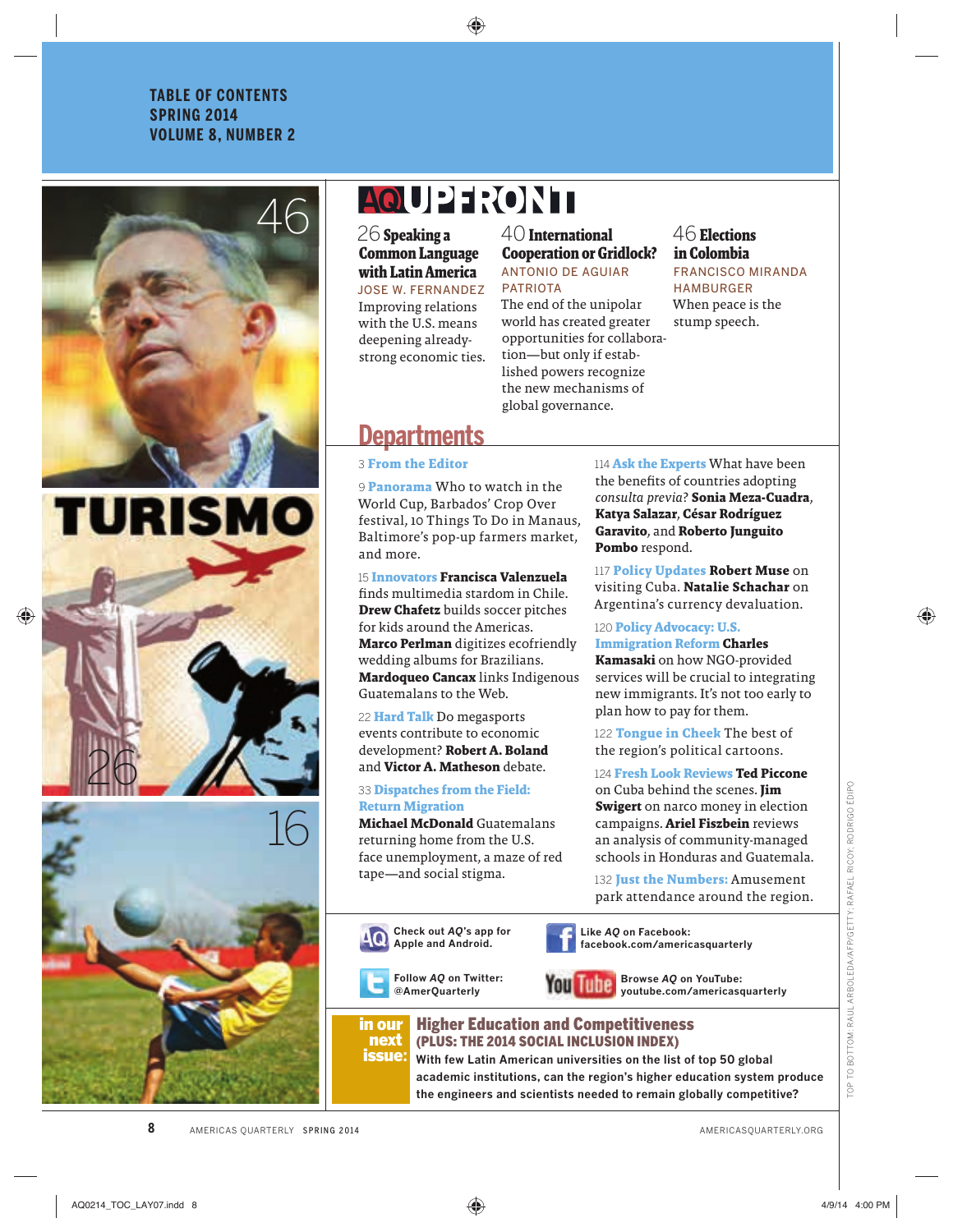

How a new generation of organizations is improving dialogue and reducing conflict over mining in Latin America.

## **Diana Arbeláez-Ruiz and Daniel M. Franks**

ining is a lot more than com-<br>plex technology, logistics and fi-<br>nance. While mineral extraction<br>does require an amazing array of<br>machinery, computers, and pro-<br>cesses for transporting and treat-<br>is negotiated and conducte plex technology, logistics and finance. While mineral extraction does require an amazing array of machinery, computers, and processes for transporting and treat-

ing the materials, it is just as much a social project that is negotiated and conducted within a social context.

And just as the technological challenges require qualified engineers, geologists and other specialists, the social aspects of mining demand skilled, sophisticated experts who can lay the foundations for productive dialogue between communities, governments and project proponents.

Such a dialogue is critical to the viability of mining projects today. Securing the support of not only the communities immediately surrounding a site but of the larger society can be accomplished only within a framework of understanding that can endure throughout the life cycle of a project. Whether this step is required by law or pursued voluntarily, few mining projects can hope to succeed over the long term without it. Continuous

dialogue among governments, communities and extractive companies that involves a consensus about both sharing opportunities and managing risk is essential.

Latin America is ahead of other regions in the expertise and practice of dialogue around mining. Largely as a result of its history of conflicts over mining, the region has generated scores of groups dedicated to fostering dialogue at all levels: project, regional and national.

With the support of the International Mining for Development Centre, we conducted two workshops in November 2013 in Lima, Peru, that were aimed at tapping this rich experience—and learning from it. The workshops included more than 60 specialists from 10 countries in the Americas: Argentina, Brazil, Canada, Chile, Colombia, Dominican Republic, Ecuador, Guatemala, Panama, and Peru—with representatives from Australia. Here are some of the things we learned.<sup>1</sup>

Diana Arbeláez-Ruiz*, is a research fellow at the Centre for Social Responsibility in Mining at the University of Queensland.* Daniel M. Franks *is the deputy director of the Centre for Social Responsibility in Mining.*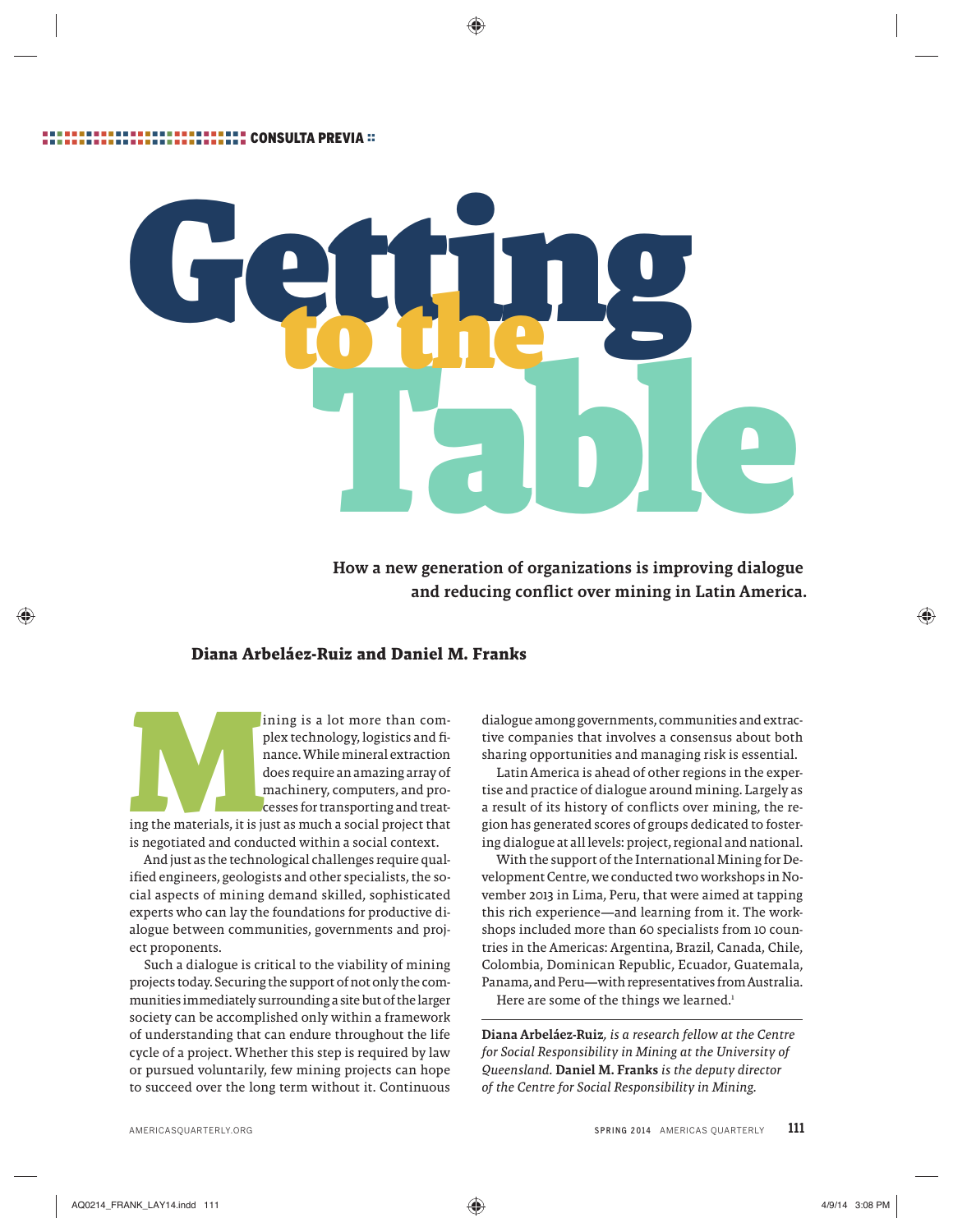## **GET STARTED EARLY AND**

**KEEP IT GOING**<br>**EXAMPLE All alogue is important in the early** Example 18 important in the early<br>
phases of development. Early<br>
dialogue, such as free, prior and<br>
informed consultation and/or<br>
consent, is important not just to reach out phases of development. Early dialogue, such as free, prior and informed consultation and/or to communities, but also to help inform decision making and integrate a plurality of perspectives and norms into the company's plan and operation. Early on, there are also opportunities to optimize project design for social and environmental outcomes and to establish the forums to maintain this focus over the life of the project.

But dialogue must also be a continuous process with multiple actors. Dialogue plays an important role in policy making, impact assessment, regulatory approval, and negotiating agreements

with Indigenous and local communities. It also involves participatory monitoring and collaboratively setting the conditions for the closure of the mine. In short, dialogue must be embedded into all aspects of the life cycle of a project.

Spaces for dialogue on natural resource extraction

have emerged in many countries in Latin America

over the past decade. Peru's long-standing *Grupo de Diálogo Minería y Desarrollo Sostenible* (Dialogue Group on Mining and Sustainable Development—GDMDS), established 13 years ago, is now a network of over 500 people.

In the past three to five years, similar groups have emerged in Argentina, Chile, Ecuador, Brazil, and Colombia, to mention a few, and there is interest in Guatemala, the Dominican Republic and Panama. Within Latin America, a network now exists that promotes exchange between members, organizes international, multistakeholder forums, and seeks to support the technical capacity of dialogue initiatives at the national and regional levels.

The core function of these dialogue groups is to create social capital among diverse participants. While the motivations and support for a dialogue group might vary, they generally share an understanding that dialogue, as an approach in itself, must be promoted and dialogue skills developed. The groups help build a culture for dialogue by allowing participants to learn through non-binding processes that permit seemingly incompatible actors to approach each other.

Dialogue groups have a multitude of functions. Some put forward position papers (e.g. Peru). Others commission research to inform the public about mining (e.g. Colombia). Several host speakers from different backgrounds to speak to particular issues. Most serve as a platform for forming relationships



outside the pressures of negotiation processes, giving participants an opportunity to challenge stereotypes about different stakeholders. In national contexts where the debate on mining and its role in development is highly polarized, such as in Colombia or Argentina, dialogue tables

can generate reliable information and shift polarization to informed debate.

The dialogue groups of Peru and Argentina have formed sub-groups that focus on specific themes, such as impact assessment and royalties. The Peruvian group has been particularly influential in the debate around the *canon minero* (the redistribution of mining revenue to regional and local governments) and citizen participation in the mining sector, while providing support for regional dialogue tables and regional leaders.

Knowledge-sharing among groups and countries is a key benefit of broader dialogue networks, helping to improve processes and even regulations around complex topics such as *consulta previa*  and revenue sharing.



#### **BUILD BRIDGES**

ustaining dialogue isn'<br>
Mining industry propo<br>
may fear losing contro<br>
when the mining proje<br>
is opened to outsiders. Some ustaining dialogue isn't easy. Mining industry proponents may fear losing control when the mining project find that government or industry willingness to participate in a nonbinding dialogue process is limited or changes over time. Early on, a key challenge is to begin bridging ideological, political or trust barriers to get actors to "talk mining."

These issues are more significant where a critical mass around dialogue has not been built, and industry, civil society, community, and government actors from various territorial levels have not developed the habits or skills for effective dialogue. Effort is needed to harmonize often diametrically opposed understandings of critical timelines. Some actors seek immediate results, while others need time to come to the table.

Even the act of bringing people together from diverse sectors can be unexpectedly complicated. Such processes typically require time commitments that might be difficult to accommodate for public servants or industry professionals. Regional or local stakeholders may need dialogue to come to them or may require resources or time for issues to be consulted on at a grassroots level.

Furthermore, difficulties might arise in connecting a dialogue table or group with other relevant dialogue processes and institutions in the government or private sector.

#### **STAY CONNECTED**

**If a countries like Peru, there is already an established dialogue infrastructure with numerot** local and regional levels. At the local level, organizations such as the Tintaya *mesa de diálogo* (dialogue table) have ma n countries like Peru, there is already an established dialogue infrastructure with numerous local and regional levels. At the local level, organizations such as the Tintaya *mesa de*  diálogo (dialogue table) have many years of experience working through project-specific issues. At the national level, the Peruvian government has the *Oficina Nacional de Diálogo* monitor conflict potential and deploys personnel nationally to help bridge conflicts and promote agreement negotiation.

The office has proposed a National System for Conflict Prevention and Management. Peru also has a *Defensoría del Pueblo* whose mandate centers on supervising the work of the state and defending fundamental rights. Over the past decade it developed a framework on conflict that ranges from conflict monitoring and early warning systems to mediation. The Ministry of Energy and Mines is also playing a role promoting *mesas de diálogo* as spaces of intersectorial dialogue. All of these multiple spaces reflect various ways of approaching conflict transformation or of situating dialogue and mining in relation to each other. An encouraging trend is that across Latin America, groups like the Latin American Dialogue Group are networked and meet regularly to share experiences and promote a common agenda.